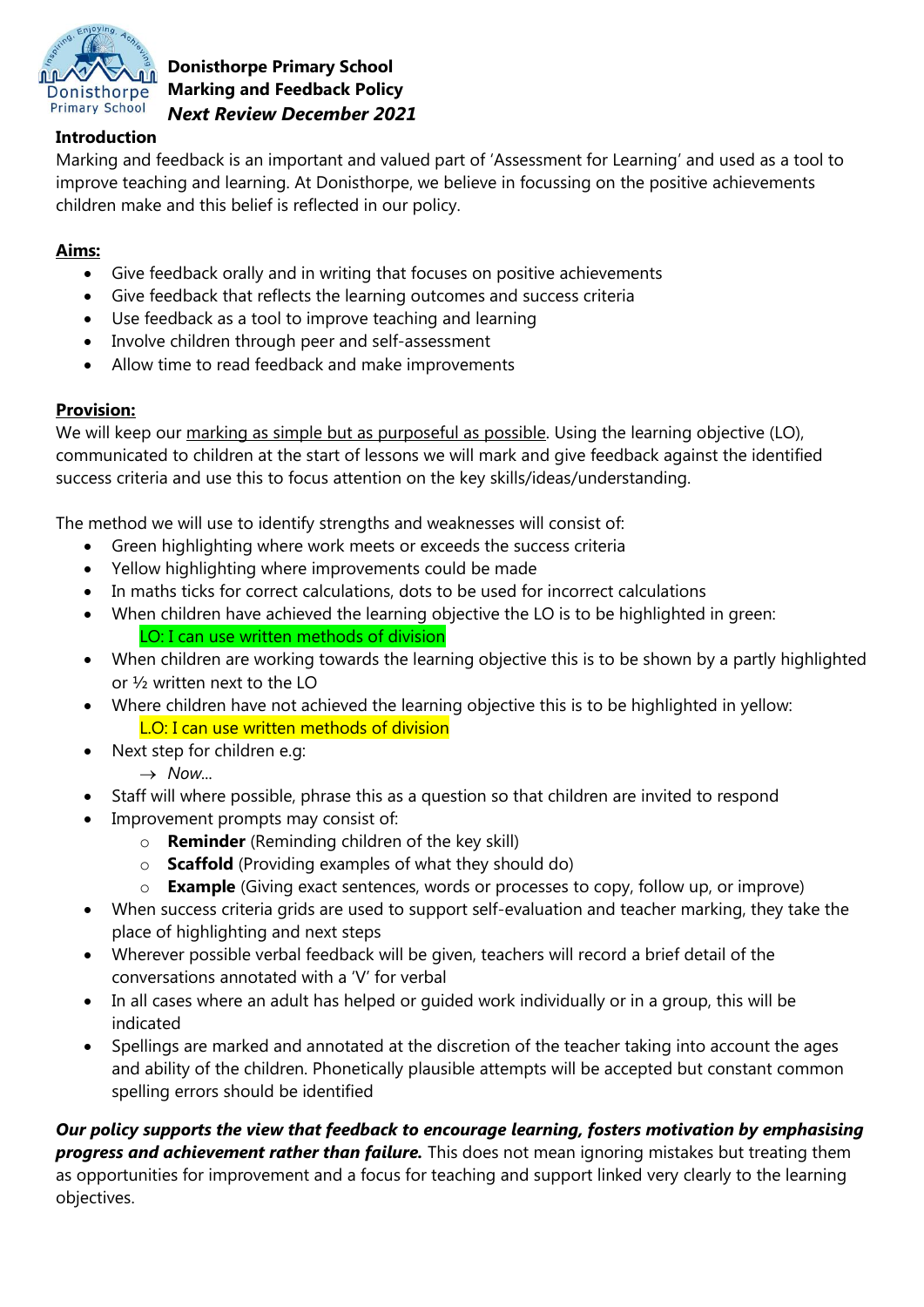

### **Donisthorpe Primary School Marking and Feedback Policy** *Next Review December 2021*

#### Response to marking

We believe it is vital that children have a **planned opportunity** to follow up marking and feedback and teacher will build this into lesson time. So that responses to marking have the best impact, marking by class teachers is done promptly after work is completed so that children are able to improve as a result of that marking; e.g. whilst working on an extended piece of writing, the teacher will mark it mid-way through and children will respond to that immediately before they continue to write.

### Pupil Self Assessment

We will encourage learners to reflect on their own learning against the identified success criteria. To support this we will use a system of smiley faces ( $\circ$ /:-l/ $\circ$ ) **or** coloured dots in their books. Children may also reflect on learning using success criteria as a checklist against which to measure their success.

### Peer Assessment

Peer assessment will take different forms and be a valuable contribution to teacher marking. Children may record a positive comments and an area for development written on children's work or given verbally. Peer assessment does not replace teacher marking but contributes to it and encourages children to be reflective about their own and others work.

# **Inclusion:**

Our school aims to be an inclusive school. This means that equality of opportunity must be a reality for our children. We do this through the attention we pay to the different groups of children within our school to personalise their learning.

We achieve educational inclusion by:

- Planning work that is in line with the child's individual needs and learning styles.
- Using curricular targets (and where appropriate small steps for SEN)
- Using materials at an appropriate level Foundation Stage or National Curriculum level
- Modifying teaching and learning as appropriate for different (see inclusion policy)

This policy will be monitored by the SLT as part of book and work scrutiny and also by Governors as appropriate.